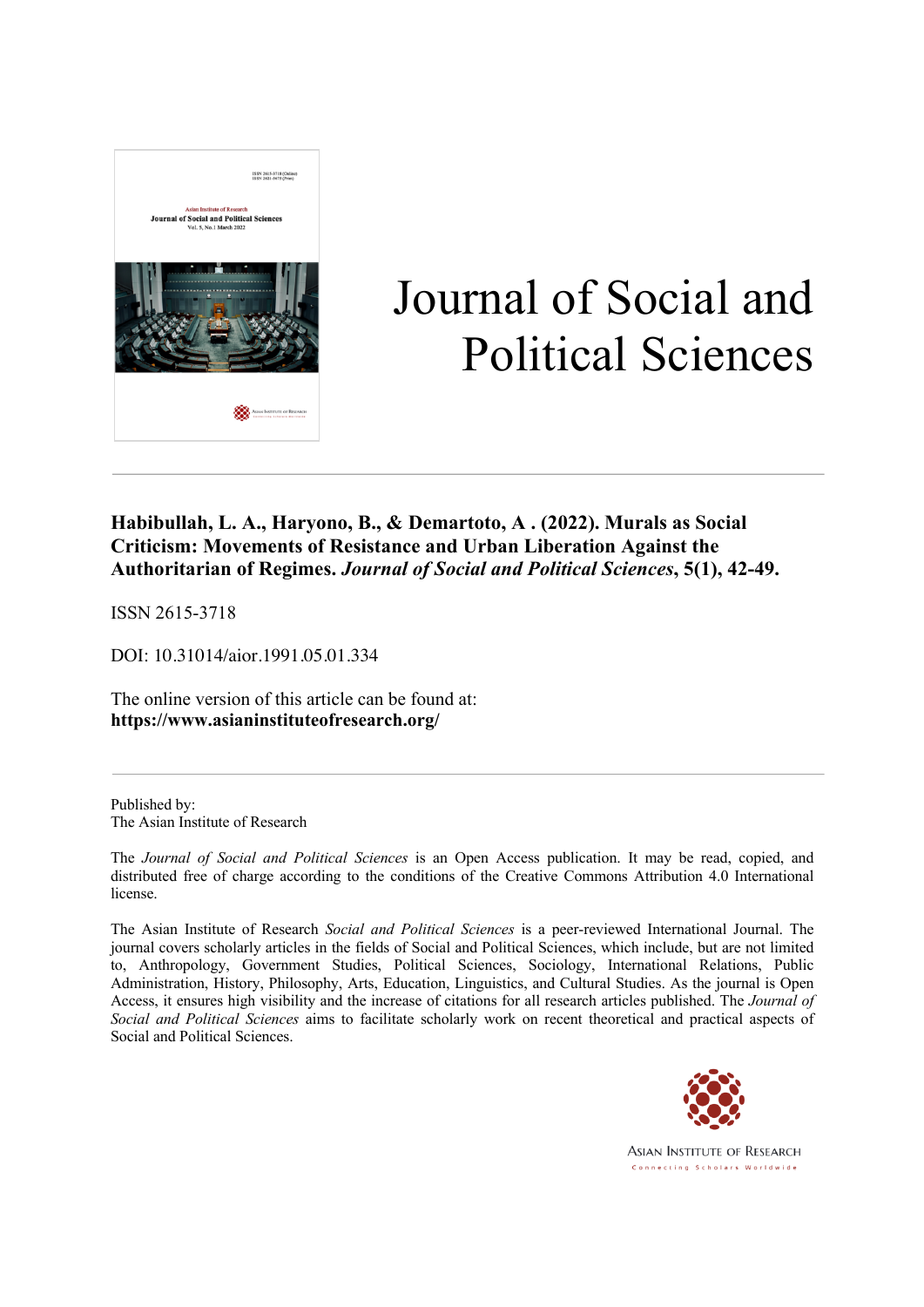

## Murals as Social Criticism: Movements of Resistance and Urban Liberation Against the Authoritarian of Regimes

Luthfi Habibullah A<sup>1</sup>, Bagus Haryono<sup>2</sup>, Argyo Demartoto<sup>3</sup>

<sup>1</sup> Faculty of Social and Political Science, University of Sebelas Maret, Surakarta, Indonesia. Email: viey.elhabib@gmail.com

<sup>2</sup> Faculty of Social and Political Science, University of Sebelas Maret, Surakarta, Indonesia.

<sup>3</sup> Faculty of Social and Political Science, University of Sebelas Maret, Surakarta, Indonesia.

#### **Abstract**

The Economist Intelligence Unit's report (EIU) shows that the democracy index score in Indonesia has decreased in the last 5 years, and that number could decrease even more when the state makes society an object of conflict in which public criticism is threatened and silenced. There is an unfavorable relationship between power and society in the state process. Art in the concept of urban society is understood as a medium of awareness and liberation. Public awareness will give birth to a critical culture in identifying injustice and how to change it. Muralism is a form of criticism movement due to the disappointment and dissatisfaction of the Indonesian people towards the performance of the State and the power of authoritarianism in the midst of social, health and economic crises due to the Covid-19 pandemic. This thought movement was carried out through mural writing on the walls as a form of intellectual resistance to the authoritarian style of power and its policies which were far from the expectations of the people. This study uses a qualitative method with a phenomenological approach. The results of the study show that the freedom of expression carried out by urban communities through mural writing, graffiti, satire is always responded to by repressive actions by the authorities, ranging from arrests, silencing, deletion of murals, hacking social media, doxing, verbative intimidation, and other forms of threats. This condition turned into a curse for the style of authoritarianism. Currently, various vices and crimes of power are starting to be revealed, such as corruption, pandemics becoming business projects, tax smuggling by state officials, acts of violence, human rights violations, sexual harassment by state officials and others. This became a prolonged dark spot and became the basis of community resistance to make fundamental changes to the condition of the State.

**Keywords:** Mural, Social Criticism, Social Movement, Authoritarianism

#### **1. Introduction**

The Covid-19 pandemic has many implications for a country, one of which is a setback in the democratic process which previously did not appear to be a new polemic in the midst of a pandemic. For example, a number of countries have banned civil liberties, threatened freedom of expression, and failed to carry out democratic accountability due to the pandemic. Globally, Indonesia is ranked 64 out of 167 with a score of 6.3%. This means that Indonesia is included in the category of flawed democracy or imperfect democracy.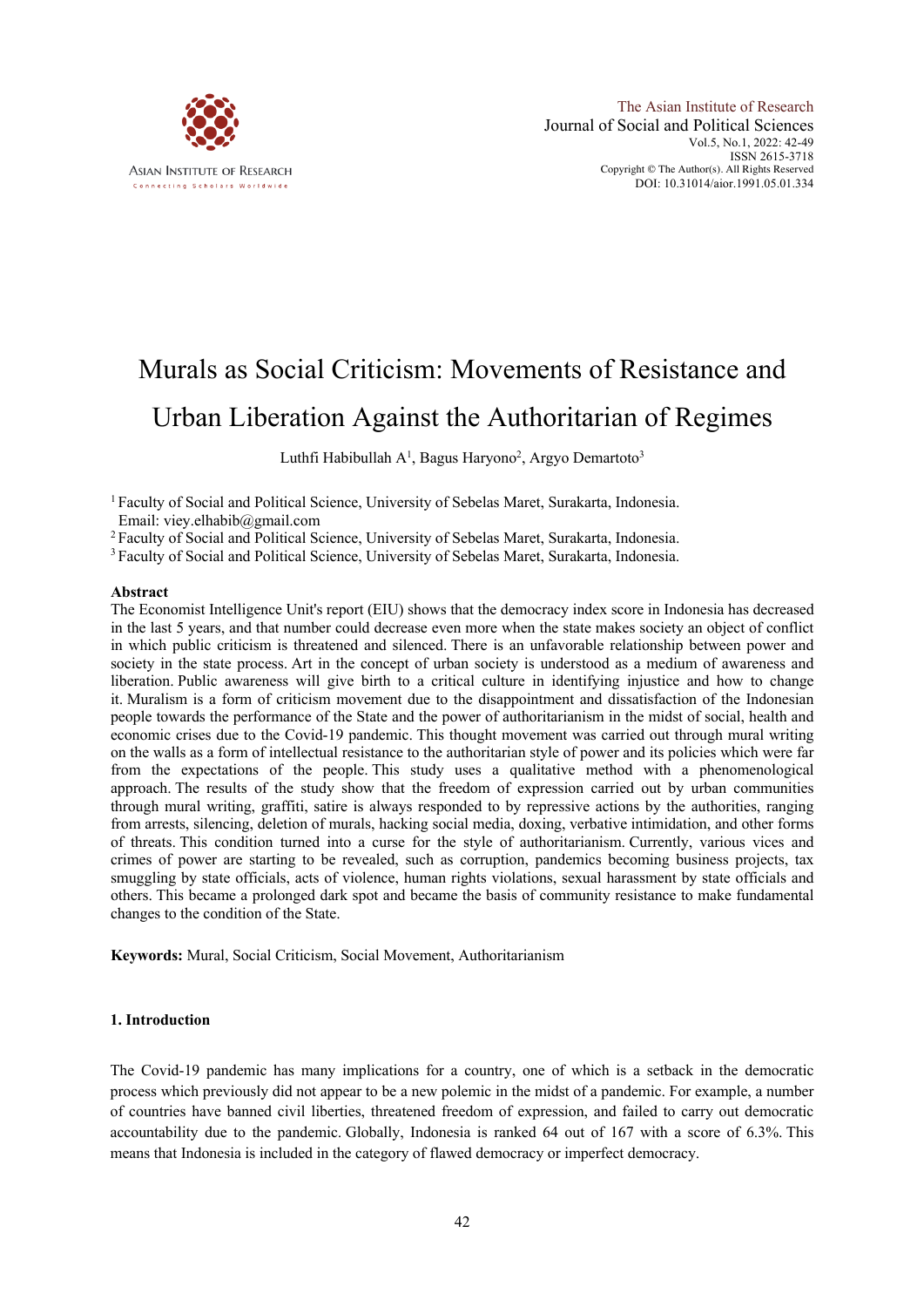The Economist Intelligence Unit (EIU) report shows that the democracy index score in Indonesia has decreased in the last 5 to 10 years, and that number could fall even worse when the harmonization of society with the state is disrupted by the authoritarian style of power with anti-criticism actions. Looking at several studies conducted by three main reports, namely the 2020 The Economist Intelligence Unit *(EIU)* Indonesia Democracy Index 2019, and the 2021 Democracy Report*, the* three reports show that the quality of democracy has shown a significant reduction that does not only touch aspects of civil liberties and pluralism, but also the declining function of government.

Indonesia's democracy index score previously peaked at 7.03 in 2015. However, the score had to drop to 6.97% in 2016. The country's democracy index score fell again to 6.39% in 2017 and 2018 Indonesia's democracy index score had increased to 6.48% in 2019, but fell again this year. The indicators of democracy in Indonesia can be seen as follows:

| <b>Indicators</b>                     | Before (in a matter<br>of points) | Difference (in<br>percentage) | After (in point) |
|---------------------------------------|-----------------------------------|-------------------------------|------------------|
| The election process and<br>pluralism | 6,92                              | Up by 14,45%                  | 7.92             |
| Government functions                  | 7,5                               |                               | 7,5              |
| Political participation               | 5,56                              | Up by 9,89%                   | 6,11             |
| Political culture                     | 5,63                              | Down by 22,2%                 | 4,38             |
| Civil liberties                       | 7,06                              | Down by 20,82%                | 5,59             |

| Table 1: Indicator of Indonesia's democracy index |  |  |
|---------------------------------------------------|--|--|
|                                                   |  |  |

#### *Source: The Economist 2010-2020*

Freedom of expression directly or through information technology media is the right of every individual since birth which has been guaranteed by the constitution, including forms of public expression through murals or street art. Mural is a street visual art that serves as a forum for the community to express ideas. The murals in this study are more of an attempt to convey critical ideas about the political system or power. In this context, it can be understood that the urban community's thinking raises many alternative thoughts to respond to a developing issue. That freedom is then restricted either directly or virtually on social media is a form of excessive action.

In the context of this research, art and politics cross paths in the social process of society, not finding a harmonious meeting point. The over-interpretation is also shown by the authoritarian power through the apparatus, which then takes action against all murals with deletion and threats of laws regarding violating public order. This reaction arises because of an imbalance in dealing with social problems in the community, so that the creation of mural art is interpreted as a form of violation and crime. Historically, murals are one of the critical attitudes of urban society towards the power and condition of the political system in Indonesia.

This case is in accordance with the theory of Deaux and Wrigtsman (1993), weapons affect the acts of aggression of the apparatus in taking action against something that is considered contradictory. Weapons are not only because of their function to make aggression effective and efficient, but also because of their presence which can influence the aggressive behavior of the apparatus themselves.

According to Berkowitz and LePage (in Sarwono, 1997) anger requires certain stimulants and inducements to become real aggressive behavior, and weapons can be a trigger for the aggressiveness of the apparatus in limiting freedom of expression or opinion. The anger occurred when criticism made by urban communities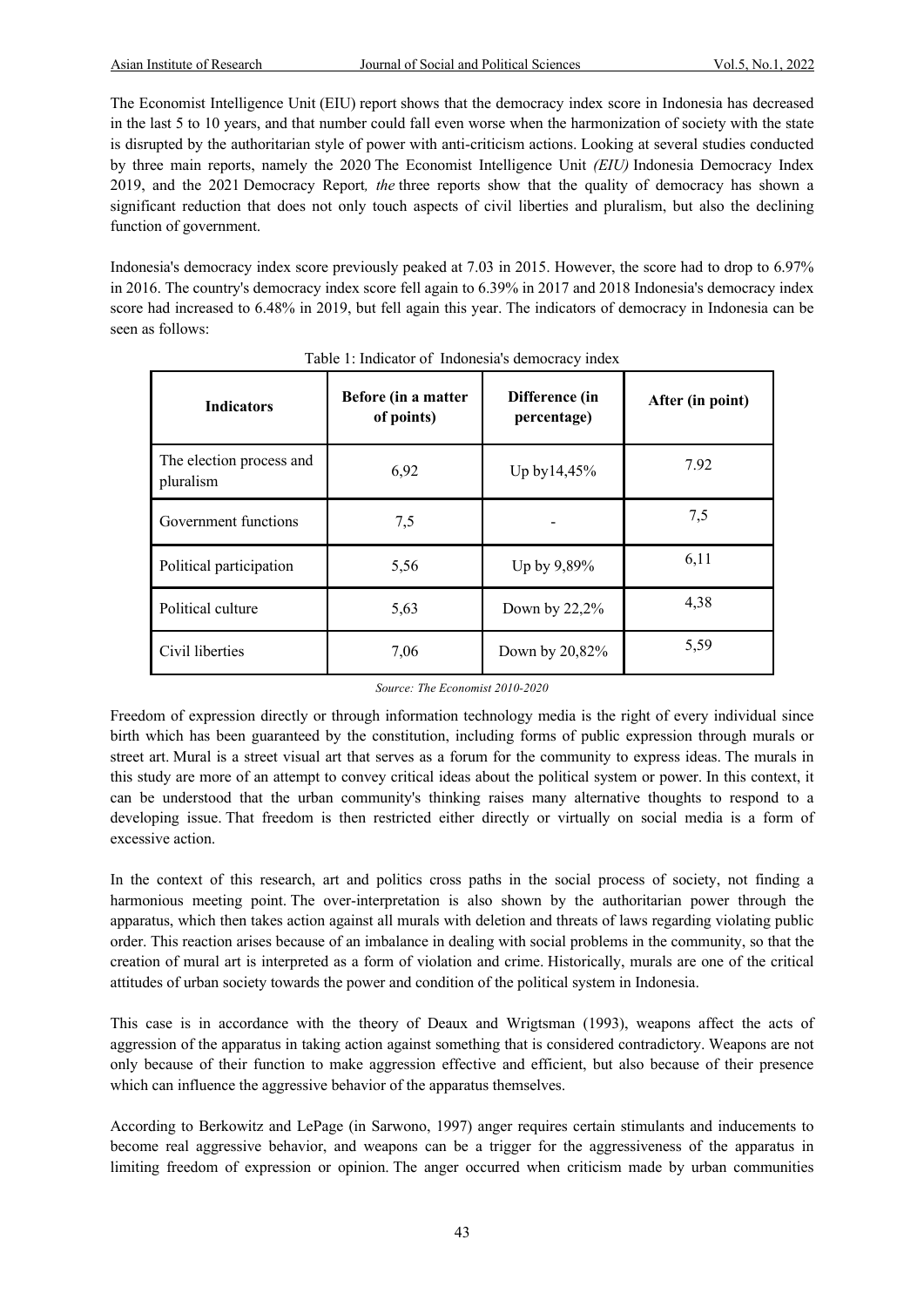through murals occurred throughout Java, which was considered the center of power. This shows the authoritarian style of power.

Power and law, practically become two entities that interweave themselves very closely together, where law is made and ratified by power consciousness which is always trying to break through to easily engineered loopholes so that law is felt more as a tool of rulers, rather than as control of power (Philppe Nonet). & Selznick, 1978: 4).

The way an artist or muralist engages in politics is by using himself as a vehicle for social catharsis or a form of releasing emotions, complaints, and disappointments due to bad social conditions. This is a new political style, which we can call the term daily politics carried out by the community to exercise control over power.

The urban community movement through murals is part of a new social movement that concentrates on contemporary issues, which clearly seeks social change. This movement is an attempt to convey social criticism of power. However, the community movement through murals as a social critique brought by muralists is more concerned with aspects of the power of intimidation. State power here is referred to as the paradox of institutional position. The state has a large space to maintain security ( human rights protector ), but the nature of this privilege often causes the elements of authority and power to be interpreted unilaterally and misused, resulting in forms of violations in which law enforcement officers in the second scenario can become human rights violators or new atrocities.

Castells (1983) describes that the focus in the urban society movement has gone beyond the transformation of production, communication, and counter-government (the state); however, this is an effort to change social when the urban society movement is able to produce opposition to the dominant structure, or in other words change the meaning of the city's social structure ( urban meaning ) and produce a utopian reactive condition in society.

According to Marx, the state does not serve the interests of society, but only serves the interests of the oligarchic class by becoming an instrument of power to maintain their position. Marx assumed that the existence of the state was caused by a fundamental lie that was hidden from society. The state is also accused of carrying out the hegemony of repressive power to force its people to submissive. Hegemony is always related to the arrangement of state power as a dictatorial class.

The aims and values of this movement are essentially universal, that is, they are directed at providing protection and maintaining human living conditions in a better direction. Mural art in urban society is understood as a medium of awareness and liberation. Paulo Preire revealed that artistic expression is essentially a form of education to society in a more meaningful way. Preire also emphasized that public awareness will give birth to a critical culture in identifying injustice in the midst of social life and a critical attitude in trying to change conditions for the better.

#### **2. Method**

The approach to this research is to use a phenomenological approach that according to Husserl the phenomenon is everything that in a certain way has appeared to be in the human consciousness. Whether in the form of something real or design or in the form of reality or ideas (Delfagauw, 1988: 195). According to Husserl, the goal of phenomenology is to return in its own reality (Abidin, 2002:7). The purpose of phenomenology also wants to clarify a person's life in everyday life in accordance with the situation experienced. How they were arrested, silenced, threatened for daring to criticize state power.

Phenomenology attempts to manifest itself to observers by describing symptoms. Symptoms here mean symptoms that can be seen directly by observation based on five senses (external symptoms) and symptoms that are almost able to be felt, experienced, thought or imagined by researchers without the need for empirical reference (internal symptoms) (Abidin, 2002: 6).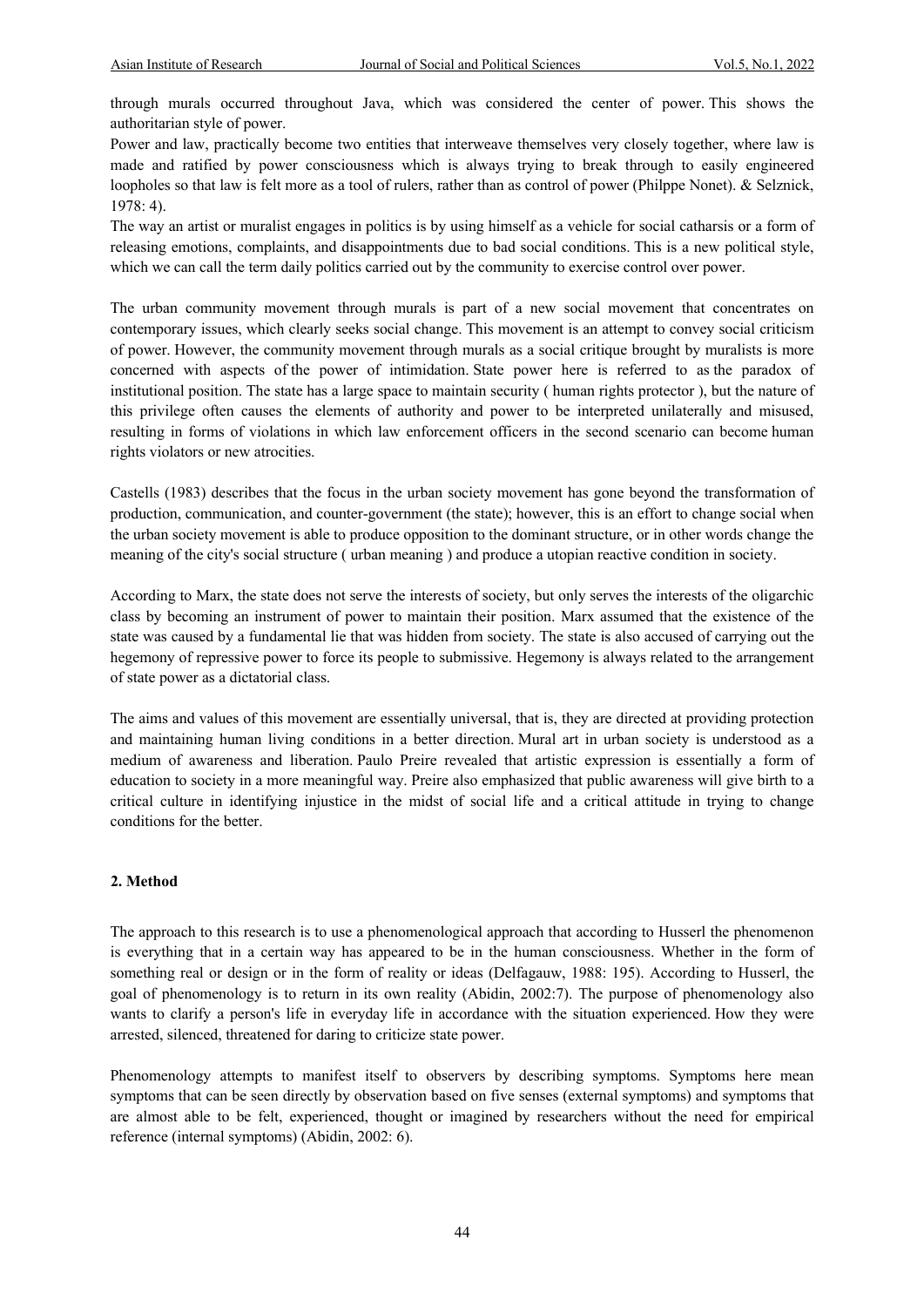#### **3. Results and Discussion**

#### *3.1. Mural as Social Critic*

Murals are one of the artists' efforts to create discourse from the messages they convey visually in public spaces. Discourse itself can be explained as a practical language formed from general assumptions (Abercrombie, et al., 2010; Mills, 2003).

Artworks are born from the dialectical results of society towards a social phenomenon that exists in the surrounding environment. Mural in this concept is a medium in voicing ideas and ideas as a communication strategy in presenting various social dimensions (Wicandra, 2005: 129).

Mural is a form of street art, becoming a medium of communication that is quite often used by the public in conveying messages, hopes and criticisms to parties who have certain privileges or powers. Murals have deeper meanings and messages, are related to the historical context of the murals themselves and become a cartatical vehicle for muralists or other artists who better understand the nature of murals.

Regarding the terminology of murals as acts of vandalism*,* damaging scenery or unauthorized or violating the law of public order, it is certainly a paradox. Technical arguments are possessed by the official power as a form of anti-criticism response to the urban community movement. This condition is inversely proportional to the group that has the privilege of using billboards and media strategies, while people who do not have privileges and clogged delivery rooms decide to use murals as an effective aspiration channel.

In ethics and licensing regarding placement in public spaces, it can be seen from several dimensions. If it is related to the ethical dimension, of course, ideally public property cannot be used without permission. However, this becomes a paradox when viewed from the dimension of resistance, such as being against ethics, being considered to pollute walls, damage public facilities and others. Because his name is also social criticism and becomes a symbol of resistance, urban society should not seek approval from power.

Mural art that is growing widely, almost entirely mural critical of the course of power as well as cumulative turmoil, one of which is due to the COVID-19 pandemic crisis two years ago, which created many vulnerabilities high in the community, and social inequality that occurred to have an impact on the social conditions of small communities.

Mural art is a public message from the point of anxiety, uncertainty, resignation, disappointment about current living conditions. That resignation is expressed through the writing on the wall and hopes that there is a new miracle and God's love that is needed at this time, rather than certainty from the government or the State. Although some of the mural expressions were directed to God, the authorities still responded repressively because they were considered provocateurs. They did not provide solutions to the conditions of hunger, daily needs, food, social assistance but instead silenced and arrested the muralists. There are several similar murals that were removed by the authorities.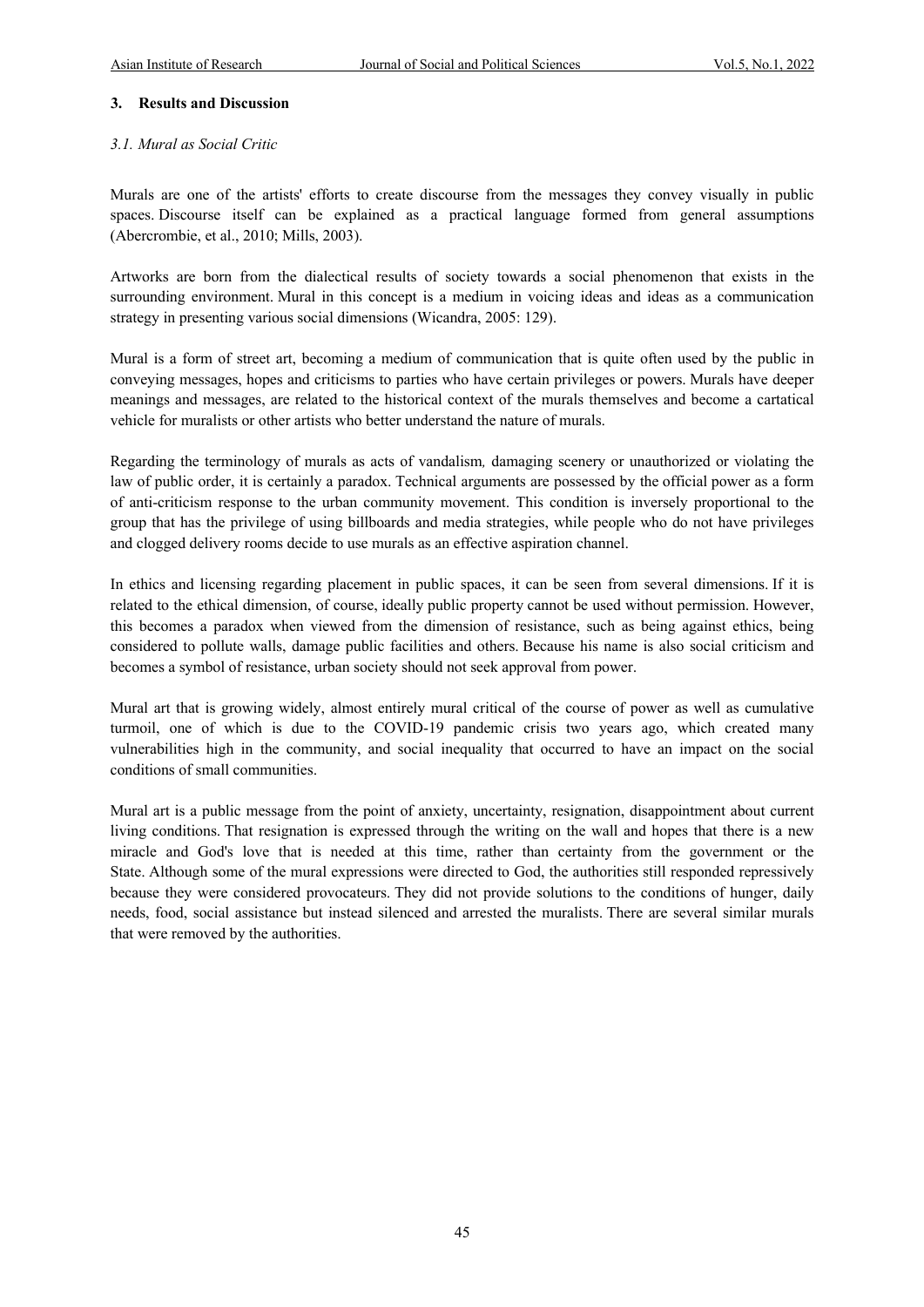| $\bf N_0$        | <b>Context Mural</b>                                                                                                        | Action                                                                                                                                |
|------------------|-----------------------------------------------------------------------------------------------------------------------------|---------------------------------------------------------------------------------------------------------------------------------------|
| 1.               | "God I'm Hungry!!"                                                                                                          | Removed by the authorities due to the use of<br>the exclamation mark symbol which seems<br>provocative                                |
| 2.               | "The Real Plague Is Hunger"                                                                                                 | Removed by the authorities under the pretext<br>of multiple interpretation messages<br>and<br>destroying the beauty of public spaces. |
| 3.               | "Poor People Don't Get Sick"                                                                                                | Removed by the authorities for disturbing<br>public order and not having a permit                                                     |
| $\overline{4}$ . | "Corruptors Embraced, Little People<br>Beaten"                                                                              | Removed by the authorities.                                                                                                           |
| 5.               | "We Live In A City Where Murals Are<br>Considered a Crime and Corruption Are<br>Considered Cultural"                        | Removed by the authorities for disturbing<br>public order and not having a permit.                                                    |
| 6.               | "Activities are limited to the point that<br>people forget they need a mouthful of<br>rice"<br>"#Help us Government of god" | Removed by the authorities.                                                                                                           |

#### Table 2: Context Mural

In the mural world, conveying social criticism is one of the efforts or ways to carry out its normative function as a means of social control in society. Delivering social criticism to the community through the media of street walls, has a meaning as a way of how the position of the mural in conveying the voice of social criticism. The public's thoughts are conveyed as a bridge to connect the government and power as well as one way to make *visual art* media, in this case murals, a vehicle for social criticism.

#### *3.2. Movement of Resistance Against Authoritarianism*

Urban society has great social power, and the form of that social power is social movement. The urban community movement raises strategic issues in urban areas as the main issue by involving all elements of social class in society. The study of urban movement is not a question and explanation of victory or defeat in the context of conflict. However, furthermore, the urban society movement has contributed to making social change from small level to structural policy.

Tarrow states that social movements are collective opposition/resistance by people who have the same solidarity and goals in a continuous process of interaction with elites, opponents and authorities (Quah & Sales, 2000: 236).

Social movements express people's collective efforts to demand social equality and justice and reflect people's struggles to defend their identities and cultural heritages. Social movements and collective action have become a universal force of historical institutions and actions in society. Therefore, social movements and social actions do not just appear in society, but appear along with a conflict concerning issues of inequality, instability, domination, silencing of freedom and social injustice.

Authoritarianism leads to conflict and social disintegration in society. Power seeks to control all aspects of people's lives. Authoritarianism goes against the natural human desire to be free. People living under the shadow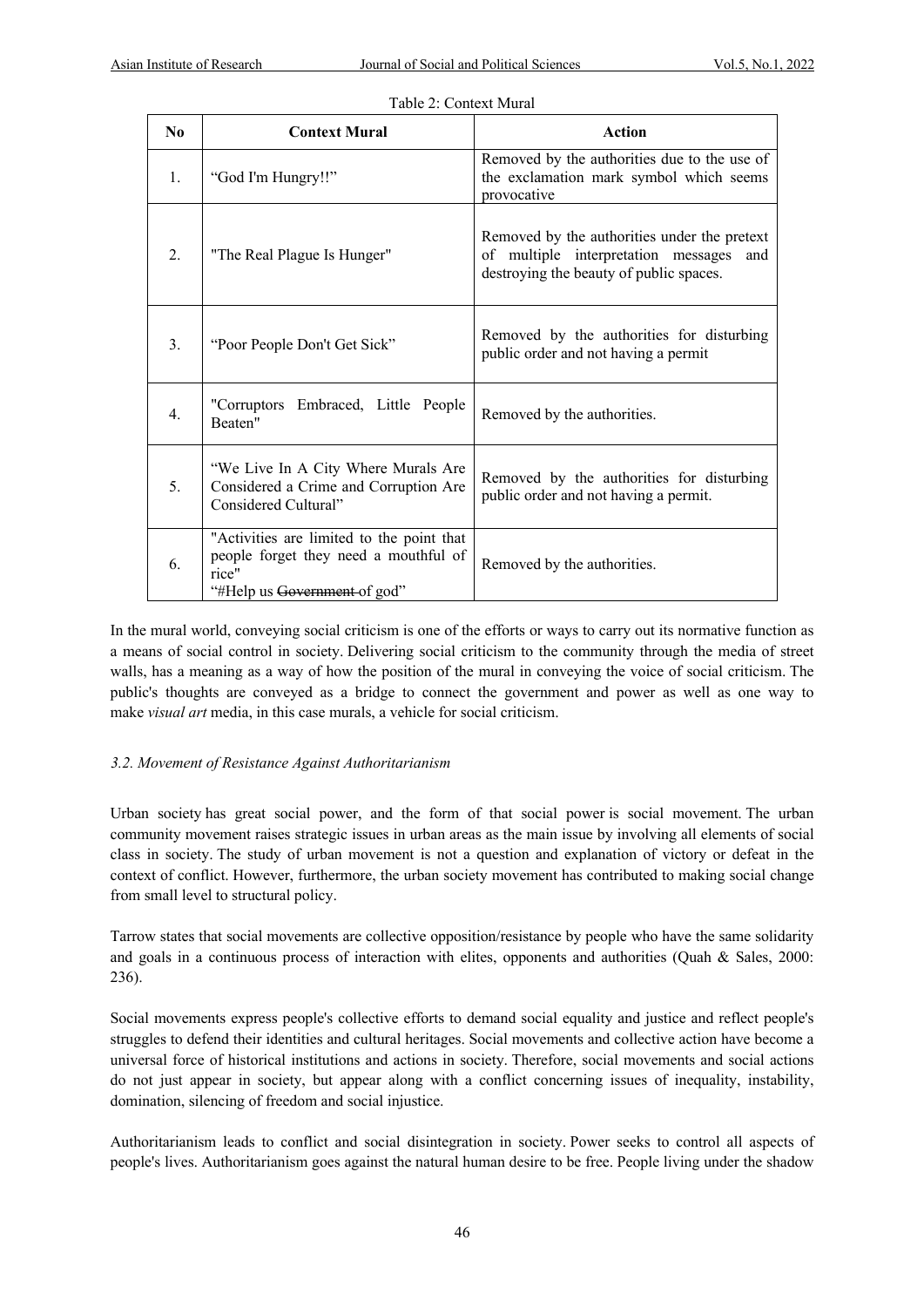of government repression are like a ticking time bomb that will one day explode. As soon as the momentum arrived, the pent-up desire exploded out of control.

How is the resistance of people or groups who are powerless against the domination of the ruling party such as workers, farmers, small traders, join together with artists, muralists, students, regardless of class and class to fight, criticize power groups.

These groups come together to create conversations that represent criticism of the power of authoritarianism to plan strategies by forming resistance through mural art. Various murals were made secretly to avoid threats and arrests by the authorities. Most of the murals on the walls are done at night to avoid the original identity of the creator. This urban community movement is carried out on street walls, under bridges, shops, traditional markets, traffic intersections, or strategic places where many people pass. The goal is nothing more than to get attention and response from the State regarding current social problems. Looking for the best solution for the unstable condition in society. However, the facts on the ground, that the response was not an improvement, but rather abolition, arrests, threats, acts of violence, intimidation and repression were actually shown by the apparatus.

Scott (1990) explains that there are three models of domination that give rise to different forms of resistance. The three forms of domination include: (1) Material Domination; (2) Status Domination; and (3) Ideological Domination.

In the results in the field of material domination, it is explained that the practice of domination appears in the form of deprivation of intellectual rights of opinion, physical violence that injures the body, removal of murals that are considered criminal, arrests of students, muralists, and so on. While in status domination , the practice of domination appears in forms such as committing human rights violations, violating privileges, humiliating, and carrying out attacks on one's dignity. Whereas in ideological domination, the practice of domination appears in the form of privileges from the rulers against groups that are pro-ruler and carry out verbative resistance to small communities who criticize and resist. Provision of positions for groups that are pro and maintain a feudalistic culture within the body of power to continue in power.

The democratic system guarantees the people's freedom of expression, in the context of murals, people move within the context of fairness and are not carried out by destroying public facilities, violence, intimidation and anarchism. But the mural movement is still considered a criminal effort and resistance to the State. Indeed, openness or democracy in Indonesia cannot guarantee stability.

For example, the mural "God, I'm Hungry" is a form of public expression through writing on the wall as the last hope due to the death of justice and the death of the conscience of corrupt state officials in the midst of a pandemic. Small communities live in the midst of uncertainty, authoritarian style of power, feudalistic culture, authoritarian law domination and use of violence in the relationship between the State and its people. God's miracle is the last hope of society in waiting for their destiny and changes in social conditions for the better.

Indonesia's poor democracy index in 2020-2021 is a warning due to authoritarianism's excessive control over social processes in society. The strengthening of psychological obedience to those in authority and power in the political, economic order gives a new direction of cruelty. What is considered not to be subject to the will or interests of power becomes an enemy of the State. All state equipment and equipment have been controlled and submitted according to the interests of power. People who become subordinate groups only have three choices between pros, cons or apathy towards state conditions.

The death of democracy will eventually become a social explosion. The murals that were previously written on the city walls will be rewritten on the tombstones of power due to the failure to maintain the harmony of the nation. The mural that contains complaints, hope to God is a small piece of people's despair in facing the problems in their lives. God's intervention in the hope of society to get a better life Indonesian people are known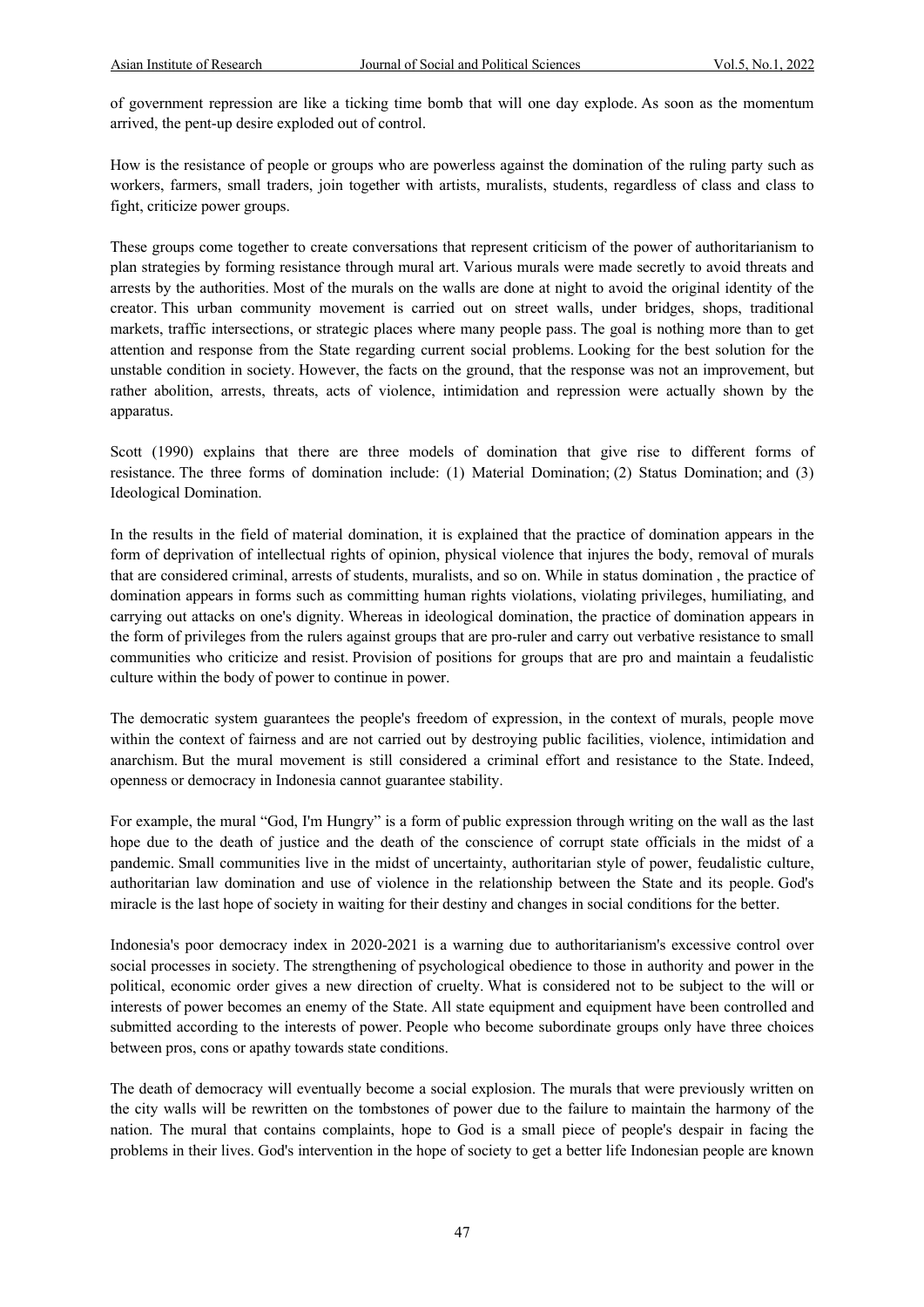as religious people who are the most patient in accepting all problems. Try to get back up and not live too long in sadness.

The miracle of God comes by revealing the real form or face of the real power, how can it not be that the official state institutions, state legal institutions are proven to have deliberately violated many laws. Sexual harassment, rape, intimidation, physical violence, corruption, racism, murder, corruption in aid of the Covid-19 pandemic, human rights violations, and other violations. This condition explains that the element of power is a bad example and a story of a decline in morals, ethics and civilization of power. Not only the index of democracy, but the index of humanity and social justice is far from the expectations of the Indonesian people.

The community resistance movement through murals is only limited to conveying their thoughts, ideas and viewpoints to criticize power. Mural art does not contain messages to indoctrinate or force the public to agree with the thoughts of muralists, artists, artists who convey visually on street walls, but through this mural it seeks to invite people to reflect, think, ask what is wrong with our country, invite the community to seek answers together about the various upheavals that often occur. When state institutions, state institutions or power are no longer a hope for society, the best hope is the hope from God.

#### **4. Conclusion**

The urban community movement through murals is part of a new social movement that concentrates on contemporary issues, which clearly seeks social change. This movement is an attempt to convey social criticism of power that is not institutionally against the law or carried out in structured ways.

The urban community movement through street art or murals is an effort to convey thoughts, ideas and points of view to criticize the hegemony of power over all basic problems in people's lives. In making murals, it is not created constantly, but adjusts to the factual and actual conditions that occur. So that the mural does not contain a message to bring hatred, hostility or invite the division of community groups. Artists, muralists, artists, and other community groups only try to invite people to think again, clear their hearts, seek answers together about problems that are never finished and only make it difficult for small people from the dirty behavior of authoritarianism. Encouraging all social strata of small communities with minimal resources to stand up and wait for God's miracle to complete and change social conditions to be better than before.

#### **5. Recommendation**

Form the research that has been conducted by author about related parties regarding this social movement, the recommendation that will be given include :

#### *5.1. The Government/Office Stakeholders*

- a. The government needs to open the insight and knowledge to develop the scientific discussions related to common interests, especially criticism from the community should be handled with calmly and openly. Government services to the community is part of the mandate of the law, to educate the people of Indonesia with the mind or the idea of intellectual civilized and socially just.
- b. Improving the professionalism of the bureaucracy and realizing sense of the humanity of state apparatus especially in dealing with the diverse forms of community pluralism.
- c. In the context of a democracy, the people are the structures most powerful power. So the aspirations and the voice of the people be a part of the course of government. The government can not impose his point of view against the people, especially the limit and remove the voice of the people in relation to the state.

#### *5.2. Social movements, Groups, Group, Community other*

- a. Every improvement effort requires the path and the way it should be regardless of the action-violence, crime, criminality, terror and actions that pose negative aspects.
- b. Educate the public in general through the importance of the value of the criticism that was built with good thoughts, ideas, one of them is through line art. The art of giving a manner different that the